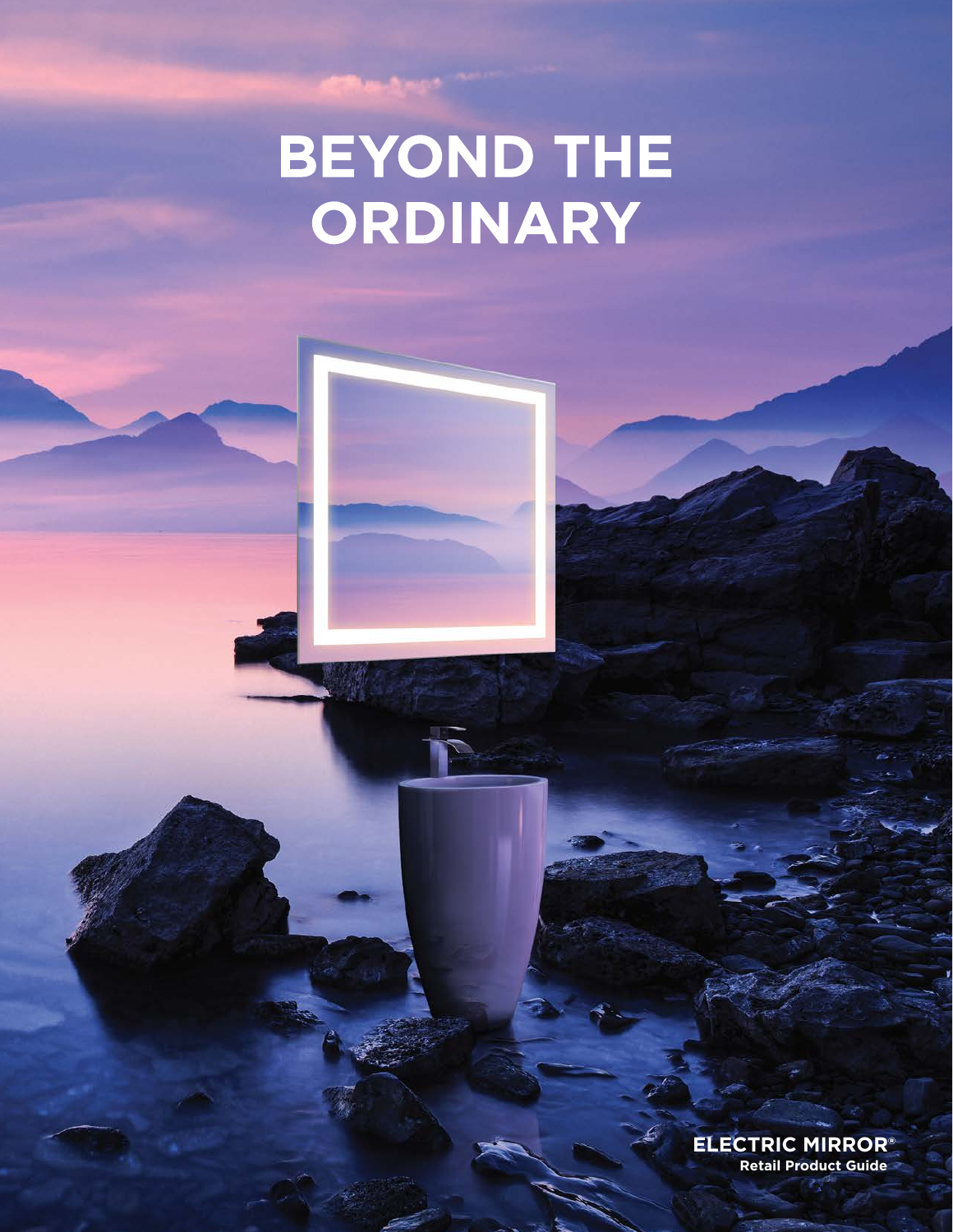

### **Brilliant Products** that combine fashion, form and function.

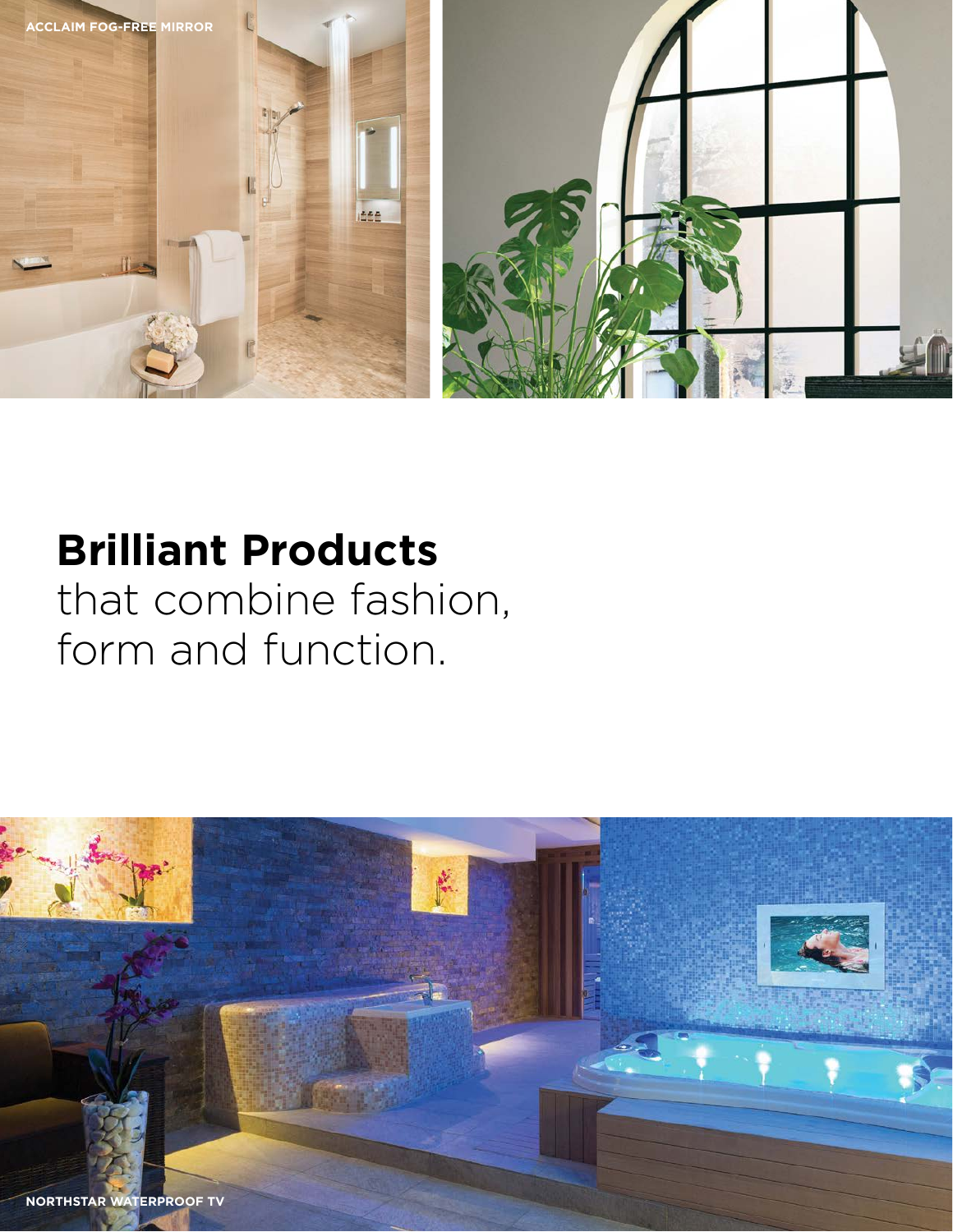





Our lighted mirrors are as much a fashion statement as they are a representation of flawless functionality. Here, bold design strikes a balance with intelligent technology to create a mirrored centerpiece that unites captivating aesthetics with twenty-first century style.

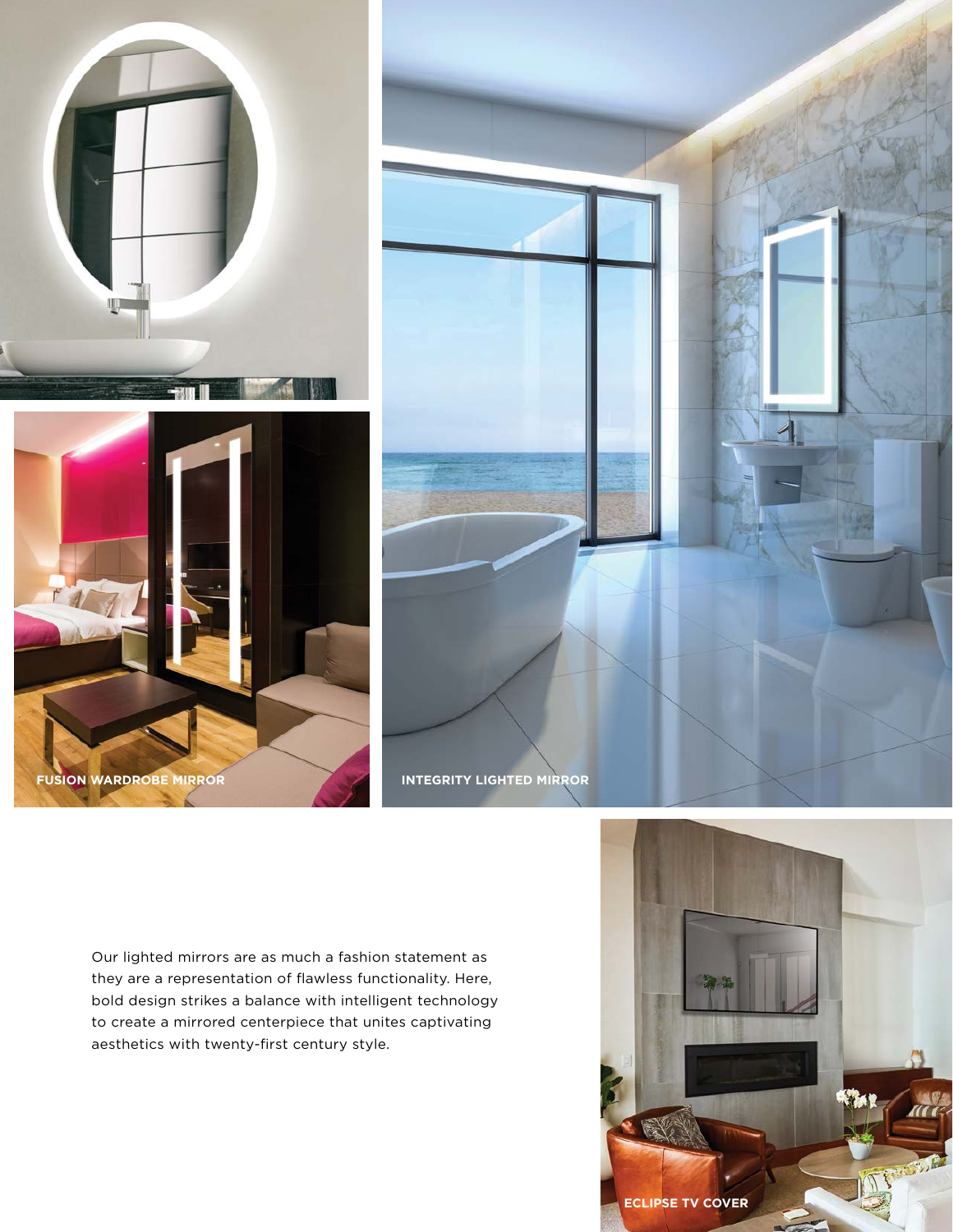# **Innovative Technology** that sets the industry standard.

#### **Mirror Glass**

**DURAMIRROR: Unlike inferior imported** mirrors, our DuraMirror™ technology resists unsightly clouding, desilvering and black-spot corrosion caused by the high humidity and poor ventilation common in most bathrooms.

**SPECTRUM:** Spectrum™ mirrors have a highly reflective mirror surface and provide a good TV image when turned on. When the TV is off, the screen area is camouflaged, leaving only a light gray image where the TV is located.

**B-SERIES:** Ideal for all-white or brightly colored bathrooms, B-Series™ is a custom option that provides a crisp, clear viewing experience with reduced glare.

**IRIS:** Iris**®** mirror, used on our Eclipse™ TV Cover, offers stunning quality, reduced glare, and a TV viewing experience equal with a standard HDTV.

### **LED Lighting**

Our dimmable, replaceable, energysaving LEDs raise the bar on quality, color, and brightness. Since we know a bright, warm color is generally most flattering, we designed our mirrors with the standard light temperature of 3000K.

### **Dimming**

Control your mirror's brightness and enhance your room ambiance with advanced dimming technology, available in lighted mirrors, mirror TVs, mirrored cabinets, and wardrobe mirrors.

#### **Keen Technology**

Bring the Silhouette™ Lighted Mirror and Ascension™ Mirrored Cabinet to life with the beauty and functionality of Keen™, which offers intelligent dimming, eco-friendly technology, and Night Glow with a touch.

### **Ava Technology**

Ava™ takes task lighting to a beautiful new level, letting you change the LED light color and brightness level to make precise makeup application possible.

### **TV Technology**

**BATHROOM MIRROR TVS:** We offer four bathroom-mirror TV styles. Each one comes with a waterproof remote, offers a choice of a 15.6" or 21.5" TV, and a choice of mirror glass technology.

**WATERPROOF TVS:** Engineered specifically to perform in humid bathrooms and wet kitchen environments, the Northstar**®** Waterproof TV is as practical as it is beautiful.

**TV COVERS:** The Eclipse™ TV Cover instantly transforms your existing flat-screen TV into a beautiful mirror, making your room feel larger and more luxurious. When the TV is on, the Iris**®** mirror glass ensures a premium viewing experience with a bright image and reduced glare. When the TV is off, Eclipse becomes a sleek and modern mirror.





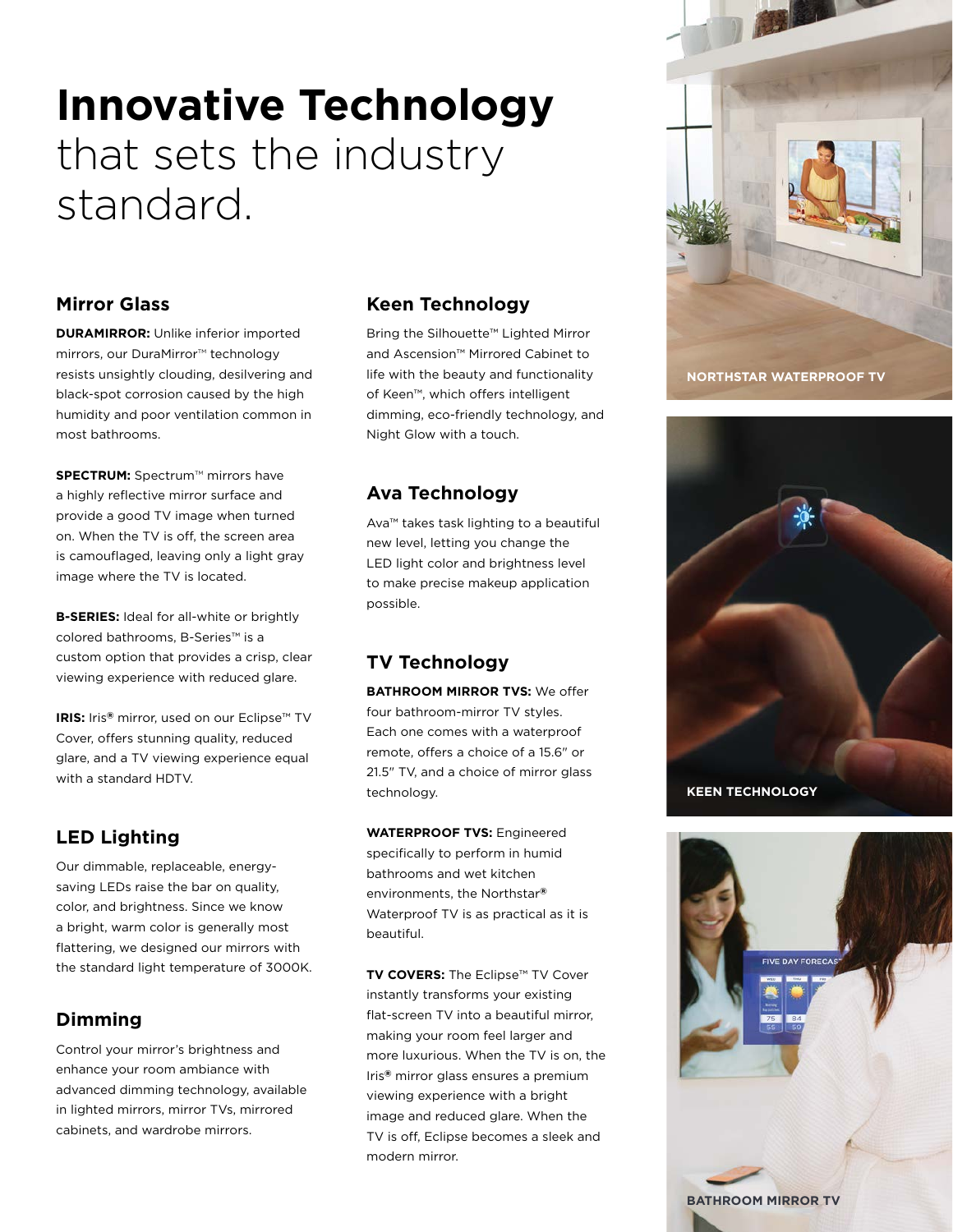# **Sizes** *w"x h"x d"*

### **Lighted Mirrors**



**Eternity™** 21 x 30 x 2 30 diameter x 2 36 diameter x 2



**Fusion™ \*** 24 x 28 x 2 24 x 36 x 2 28 x 36 x 2





**Integrity™ \*** 24 x 36 x 1.75 30 x 42 x 1.75 36 x 36 x 1.75 36 x 42 x 1.75 42 x 36 x 1.75 42 x 42 x 1.75

54 x 42 x 1.75 60 x 36 x 1.75 66 x 42 x 2

**Novo™** 24 x 36 x 2 36 x 36 x 2 48 x 36 x 2



**Radiance™ \*** 23 x 34.75 x 1.88 34.75 x 34.75 x 1.88 46.75 x 34.75 x 1.88 58.50 x 34.75 x 1.88 23 x 34.75 x 1.88



| Silhouette™               |
|---------------------------|
| 24 x 36 x 1.75            |
| 30 x 30 x 1.75            |
| 30 x 42 x 1.75            |
| 36 x 36 x 1.75            |
| 42 x 42 x 1.75            |
| 48 x 36 x 175             |
| $54 \times 42 \times 175$ |
| 60 x 36 x 1.75            |
| 66 x 42 x 2               |
|                           |

**Trinity™** 30 diameter x 2.50

### **Mirrored Cabinets**

**Ambiance™** 23.25 x 30 x 4 23.25 x 40 x 4



**Simplicity™**

23.25 x 40 x 4

### **Fog-Free Mirrors**

**Acclaim™** 11.75 x 11.75 x 2.81 11.75 x 23.75 x 2.81 12 x 28 x 4.22

> **Aqua™** 11.75 x 11.75 x 0.56 11.75 x 23.75 x 0.56

### **Makeup Mirrors**



**Blush™** 9 diameter





**Wardrobe Mirror**

**Fusion™** 26 x 60 x 2

**Waterproof TV**

**Northstar™** 18.94 x 12.63 x 3.34 24.19 x 15.75 x 3.31 29.63 x 17.88 x 3.84

**Eclipse™** 41 x 25 *fits 32*"*- 43*" *TV* 51 x 30 *fits 48*"*- 55*" *TV* 60 x 35 *fits 58*"*- 65*" *TV*

**TV Cover**

**Foundation™** 8 x 8



**Contour™** 5 x 8

8 x 8



**Palette™** 7.75 diameter







**Mirror TVs**



48 x 42 x 1.75 54 x 42 x 1.75 60 x 42 x 1.75 66 x 42 x 1.75 66 x 42 x 2





**Silhouette™**  36 x 42 x 1.75 42 x 42 x 1.75 48 x 42 x 1.75 54 x 42 x 1.75 60 x 42 x 1.75 66 x 42 x 1.75 66 x 42 x 2



**Elixir™** 8 x 8